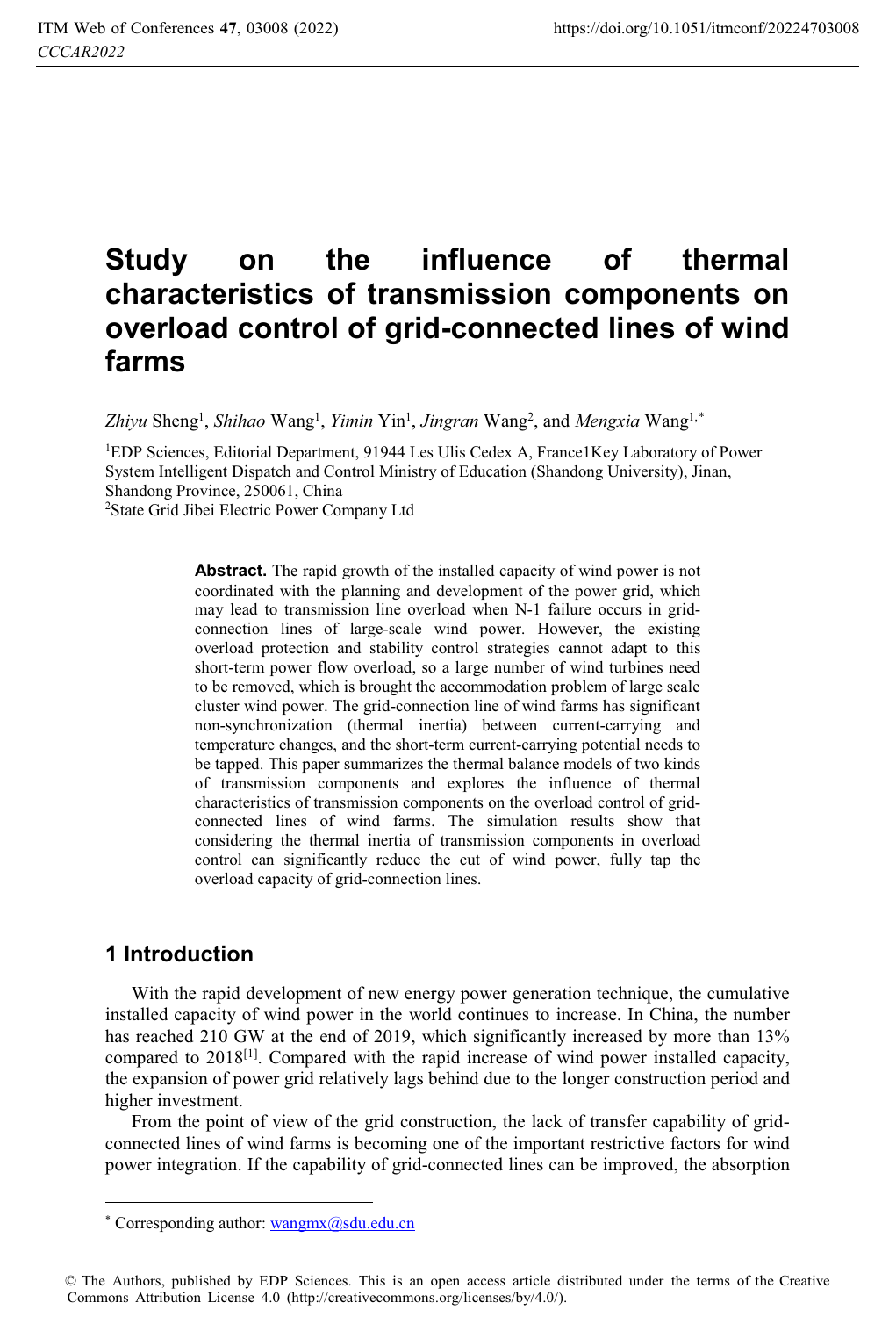capacity of wind power will be greatly improved. The dynamic thermal rating (DTR) technique<sup>[2]</sup> are recognized as effective solutions. Traditionally, the transfer capability of an overhead conductor is represented by its static thermal rating (STR), which is calculated under the assumption of conservative weather conditions around the conductor. Thus, STR tends to underestimate the transfer capability of the conductor in most times. To this issue, dynamic thermal rating (DTR) technique is proposed in  $1977^{[3]}$ , which can calculate the thermal rating based on the real-time metering weather conditions around the conductor. As reported, the application of DTR technique is capable of increasing the transmission line rating by 10% to 30% compared with STR during 90% of the time. In [4], the benefits brought by the application of DTR technique on a wind farm. The results show that the number of turbines into operation is 45 units, and compared with 32 units which is calculated under STR of transmission lines, the wind power utilization is increased by 40.6%. In [5], the existing power transmission lines used a DTR system to instead of broadly-used static rating. The result showed that the dynamic thermal rating allowed more line capacity than static rating, and the optimal size of wind farm was approximately triple when using DTR comparing to the static rating. In [6], a protection relay is designed, which realizes the purpose of eliminating the overload of grid-connected lines by combining DTR technology and protection control. However, in many cases, DTRs may underestimate the thermal load capacity of transmission components because of ignoring the thermal inertia effect of the conductor. The fluctuation of wind power will make the thermal inertia of grid-connection lines' temperature become more significant. If the temperature of gridconnected lines can be taken as the limit on process overload control, the load-carrying capacity of transmission components may be further improved on the basis of the DTR technique. Therefore, based on the output fluctuation characteristics of wind farms, the influence of thermal characteristics of transmission components on overload control of grid-connection lines is analysed in this paper.

#### **2 Thermal model of transmission components**

#### **2.1 Thermal model of overhead conductor**

The thermal behaviour of the overhead conductor is determined by its current and environmental conditions. Under the assumption that the transmission line is a uniform conductor, according to IEEE standard<sup>[7]</sup>, the heat balance equation of an overhead conductor can be expressed as:

$$
\frac{dT_c}{dt} = \frac{1}{mC_p} (q_l + q_s - q_c - q_r)
$$
 (1)

where  $q_l$  represents the joule heating of the overhead line.  $q_s$  is the solar heating of the overhead line.  $q_c$  and  $q_r$  represent the convective cooling and the radiative cooling respectively.  $T_c$  represents the temperature of grid-connected lines. *t* is the operating time, *m* is the mass of the unit transmission line, and  $C_P$  is the specific heat capacity of the transmission line. When the load current of grid-connection lines and weather conditions along the line has been given, calculation equations of  $q_l$ ,  $q_s$ ,  $q_c$  and  $q_r$  can be expressed as :

$$
\begin{cases}\n q_t = I_t^2 R(T_c) \\
 R(T_c) = \frac{R(T_{\text{max}}) - R(T_{\text{max}})}{T_{\text{max}} - T_{\text{low}}} * (T_c - T_{\text{low}}) + T_{\text{low}}\n\end{cases}
$$
\n(2)

$$
q_s = \alpha Q_{se} \sin(\theta) A' \tag{3}
$$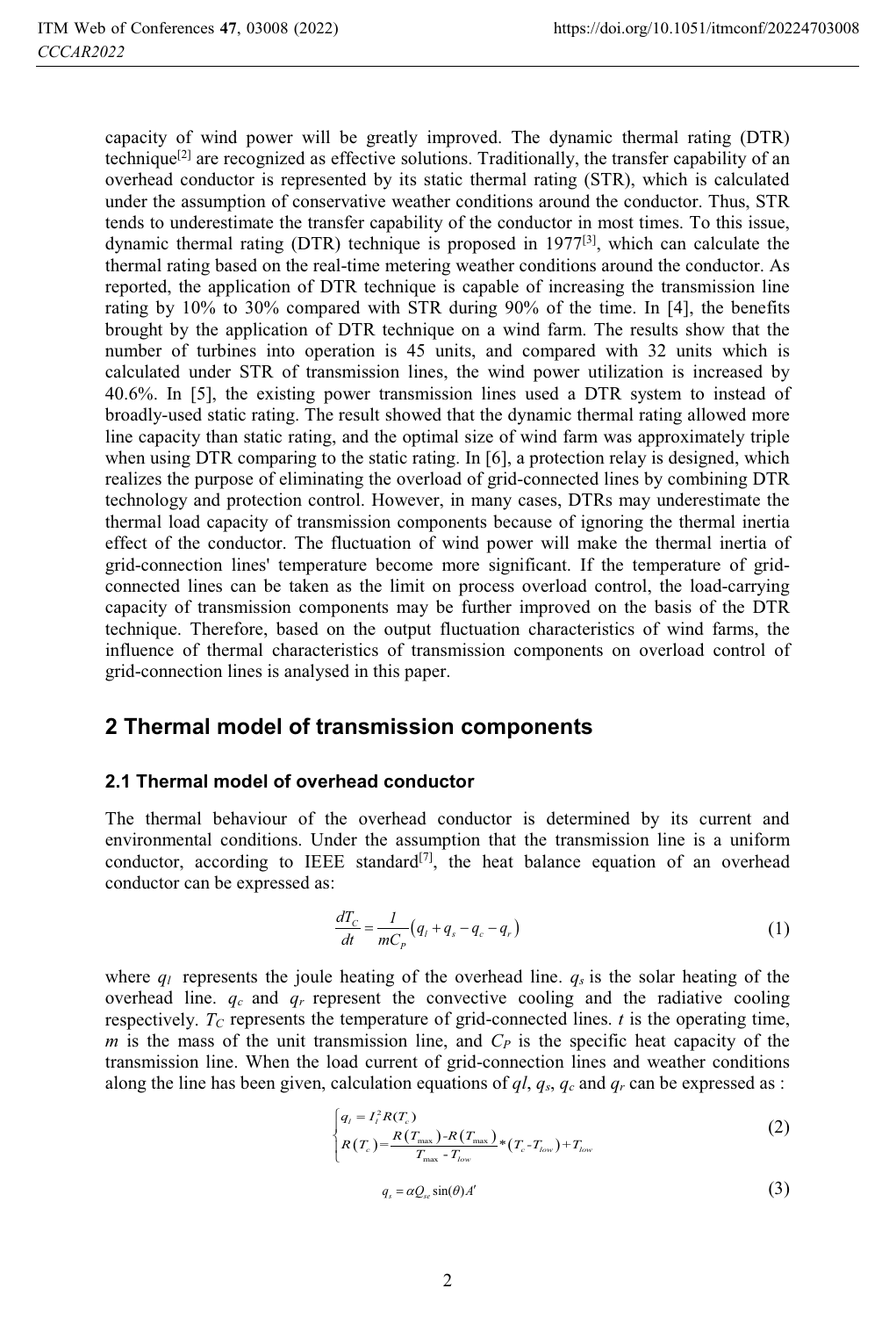$$
\begin{cases}\n q_{c1}(T_c) = [1.01 + 0.0372 \frac{(D\rho_f V_w)}{u_f})^{0.52} \, ]k_f k_{\text{angle}}(T_c - T_a) \\
 q_{c2}(T_c) = 0.0119 \frac{(D\rho_f V_w)}{u_f})^{0.6} k_f k_{\text{angle}}(T_c - T_a) \\
 q_{c3}(T_c) = 0.0205 \rho_f^{0.5} D^{0.75} (T_c - T_a)^{1.25}\n\end{cases}
$$
\n
$$
(4)
$$

$$
q_r(T_{\text{max}}) = 0.0178 D \varepsilon \left[ \left( \frac{T_{\text{max}} + 273}{100} \right)^4 - \left( \frac{T_a + 273}{100} \right)^4 \right] \tag{5}
$$

where  $R(T_C)$  is the resistance of per unit length conductor under  $T_C(\Omega/m)$ ,  $[T_{low}, T_{max}]$  is the range of the linear resistance-temperature relationship;  $D$  is the diameter of the conductor,  $\varepsilon$ is the heat radiation coefficient of the conductor,  $A'$  is the projection area of the per unit length conductor (mm/m<sup>2</sup>). The parameters *D*,  $\varepsilon$  and  $A'$  are all related to the type of the conductor; *qc*<sup>1</sup> and *qc*2 are used to calculate the heat losses caused by the low wind speed and the high wind speed under  $T_{\text{max}}$ , respectively.  $q_{c3}$  is used to calculate the natural convective heat loss under zero wind speed under  $T_c$ ;  $Q_{se}$  is the solar radiation on the per unit square ground (W/m<sup>2</sup>);  $\rho_f$  is the air density (kg/m<sup>3</sup>),  $\mu_f$  is the air viscosity (*Pa·s*),  $\hat{\theta}$  is the incidence of solar radiation ( $\degree$ ); *T<sub>a</sub>* is the ambient temperature around the conductor ( $\degree$ C);  $V_w$  is the wind speed (m/s),  $k_{angle}$  is the wind direction factor that is related to the angle between the wind direction and the conductor. The differential term on the left side of formula (1) of the imperative formula is equal to 0. According to the IEEE standard, the static thermal rating (STR),  $I_{\text{max}}$ <sub>0</sub>, of the overhead conductor can be calculated by:

$$
I_{\max, o} = \sqrt{\frac{q_c \left( T_{\max} \right) + q_r \left( T_{\max} \right) - q_s}{R \left( T_{\max} \right)}}
$$
(6)

where  $T_{\text{max}}$  represents the maximum allowable temperature of the conductor (°C),  $T_{\text{max}}$  is set to  $70^{\circ}$  in this paper.

If the temperature can be used as the constraint of the capacity of grid-connected lines, the lack of transfer capability of the grid-connected lines of wind farms can be solved, and the utilization rate of wind power can be improved. In this paper, the implicit trapezoidal method is used to discretize the differential equation of the dynamic heat balance equation, which realizes one-step iteration and avoids the problem of data accuracy overflow in the calculation process. The discrete dynamic heat balance equation can be expressed as:

$$
T_{C(t)} = T_{C(t-\Delta t)} + \frac{\Delta t}{2mC_{P}} \left[ \frac{q_{I} (T_{C(t-\Delta t)}) + q_{s} (T_{C(t-\Delta t)})}{-q_{c} (T_{C(t-\Delta t)}) - q_{r} (T_{C(t-\Delta t)})} \right]
$$
\n
$$
T_{C(t)} = T_{C(t-\Delta t)} + \frac{\Delta t}{2mC_{P}} \left[ \frac{q_{I} (T_{C(t-\Delta t)}) - q_{r} (T_{C(t)})}{-q_{c} (T_{C(t)}) - q_{r} (T_{C(t)})} \right]
$$
\n(7)

where  $T_{C(t)}$  represents the temperature of grid-connected lines at time *t*.  $\Delta t$  represents the differential step. The meaning of  $q_l$ ,  $q_s$ ,  $q_c$  and  $q_r$  has been specifically described above.

#### **2.2 Thermal model of XLPE insulated power cable**

XLPE insulated cable has the characteristics of high mechanical strength, excellent insulation and corrosion resistance, so it is suitable for submarine laying<sup>[8]</sup>. In comparison with the overhead conductor, power cables have a relatively complex structure with multiple layers. Figure 1 shows the equivalent circuit of a typical XLPE insulated cable<sup>[9]</sup>.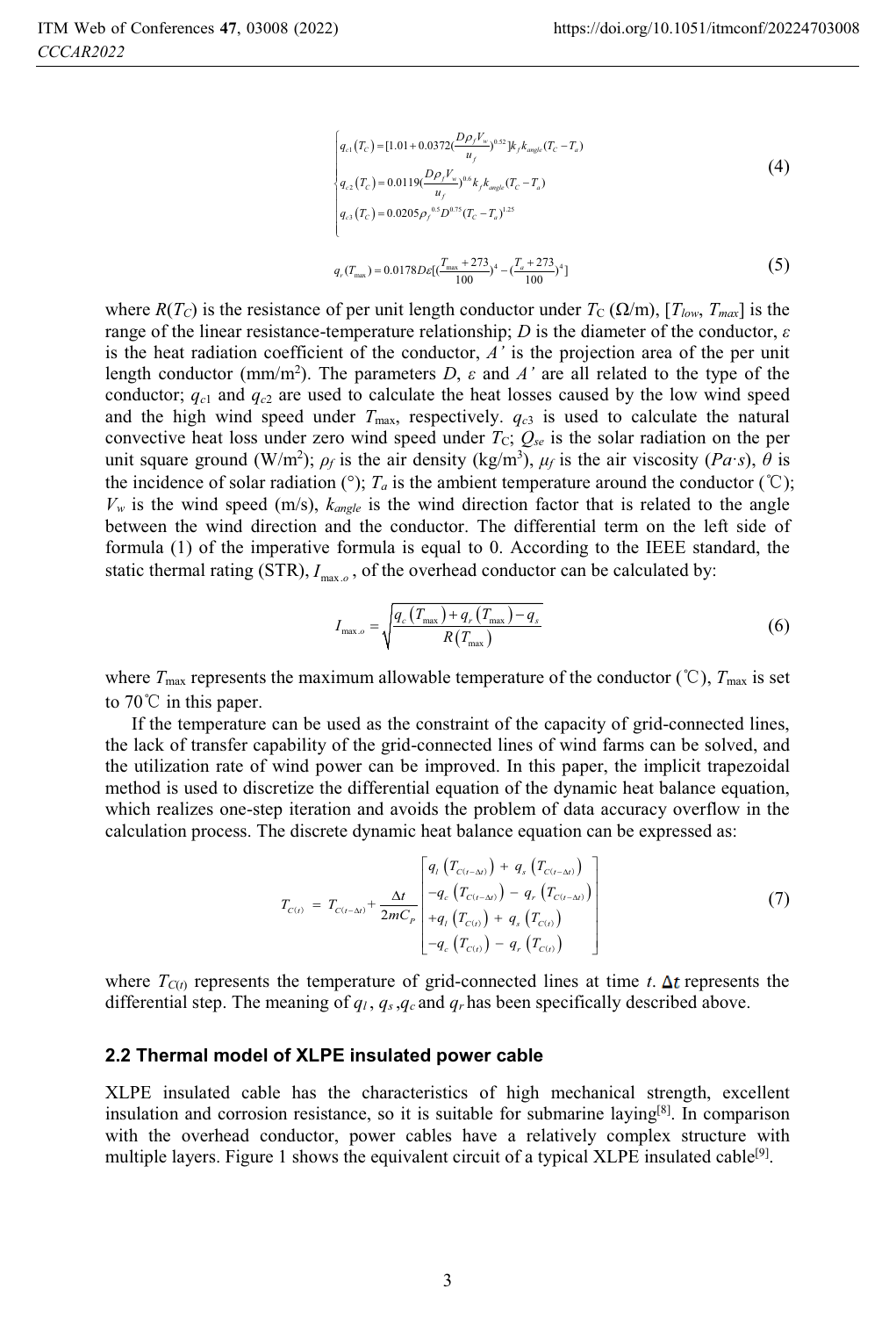

**Fig. 1.** Equivalent thermal circuit of the XLPE cable.

In figure 1,  $W_c$ ,  $W_d$  and  $W_s$  is respectively conductor loss, insulating dielectric loss and metallic screen loss.  $\theta_c$ ,  $\theta_s$ ,  $\theta_j$  and  $\theta_{\text{sol}}$  respectively is conductor temperature, metallic screen temperature, jacket temperature and soil temperature.  $C_c$  $C_d$ ,  $C_i$  and  $C_{soli}$  respectively represents conductor heat capacity, insulating dielectric heat capacity, metallic screen heat capacity, jacket heat capacity and soil heat capacity.  $T_1$ ,  $T_3$  and  $T_4$  respectively is thermal resistance of insulating dielectric, thermal resistance of jacket and thermal resistance of soil.

According to the thermal-electrical analogy, the heat balance equations of XLPE insulated power cable can be expressed as:

$$
\begin{cases}\n(C_c + 0.5C_d) \frac{d\theta_C}{dt} = -\frac{1}{T_1} \theta_c + \frac{1}{T_1} \theta_s + (W_c + 0.5W_d) \\
(0.5C_d + C_s) \frac{d\theta_s}{dt} = \frac{1}{T_1} \theta_c - \left(\frac{1}{T_1} + \frac{1}{T_3}\right) \theta_s + \frac{1}{T_3} \theta_s + (0.5W_d + W_s) \\
C_{soul} \frac{d\theta_j}{dt} = \frac{1}{T_3} \theta_s - \left(\frac{1}{T_3} + \frac{1}{T_4}\right) \theta_j + \frac{1}{T_4} \theta_{soll}\n\end{cases}
$$
\n(8)

In figure 1, the heat produced by the joule loss of the conductor, the insulating dielectric loss, and the metallic screen loss (per unit length) of the cable can be calculated using equations  $(9) - (11)$ , respectively, as follows:

$$
W_c = I^2 \times r_{20} \left[ 1 + \alpha \left( \theta_c - 20 \right) \right] = I^2 \times r \tag{9}
$$

$$
W_d = U_\varphi^2 \omega C \tan \delta \tag{10}
$$

$$
W_s = \lambda_1 W_c = \left(\lambda_1' + \lambda_1''\right) W_c \tag{11}
$$

where *I* is Current of the cable.  $r_{20}$  is the conductor resistance at the reference temperature of 20<sup> $\degree$ </sup>C.  $\alpha$  is resistance-temperature coefficient. *r* is the conductor resistance after considering the temperature effect.  $U_{\alpha}$  is the voltage of the connected phase.  $\omega$  is the angular frequency.

*C* is the phase capacitance of cable. tan  $\delta$  is the tangent of dielectric loss angle of insulating dielectric. About the thermal resistance and heat capacity in the thermal balance model of cable. The calculation method of loss coefficient and other parameters is described in detail in IEC standard[10-12].

In thermal steady state, the differential term on the left side of the equal sign of equation (8) is 0,  $I^2r$  and  $\lambda_1W_c$  are respectively replaced by  $W_c$  and  $W_s$ , and put  $\theta = \theta_{\text{max}}$  ( $\theta_{\text{max}}$  is the maximum long-term allowable operating temperature of the cable) into equation 8,simultaneous equations (9) to (11) can deduce the calculation formula of long-term allowable ampacity,  $I_{\text{max},c}$ , of cable, which can be expressed as:

$$
I_{\max.c} = \sqrt{\frac{\theta_{\max} - \theta_{\text{sol}} - W_d \left(0.5T_1 + T_3 + T_4\right)}{r \left[T_1 + \left(1 + \lambda_1\right)\left(T_3 + T_4\right)\right]}}
$$
(12)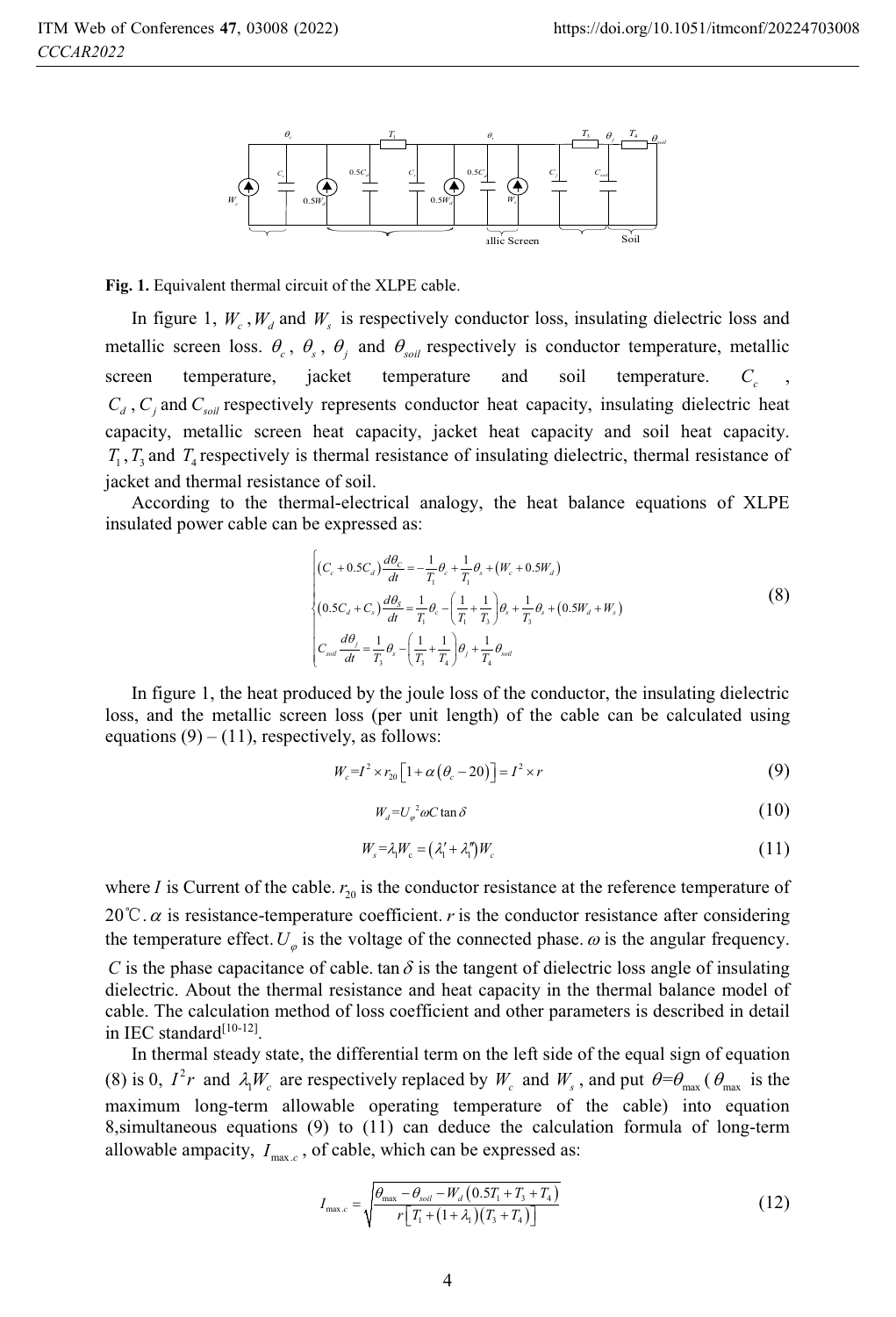As with overhead conductors, if the thermal inertia of cables is taken into account, the differential term of equation 8 cannot be taken as 0. If the implicit trapezoidal method is still used to discretize the differential equation of the dynamic heat balance equation, the discrete dynamic heat balance equation of XLPE insulated power cable can be expressed as:

$$
\begin{pmatrix}\n\theta_{c(t)} = \theta_{c(t-\Delta t)} + \frac{h}{2} \left[ \frac{-\frac{1}{C_{i}T_{i}} \theta_{c(t-\Delta t)} + \frac{1}{C_{i}T_{i}} \theta_{c(t-\Delta t)} + \frac{1}{C_{i}} (W_{c(t-\Delta t)} + W_{d1(t-\Delta t)}) \right] \\
-\frac{1}{C_{i}T_{i}} \theta_{c(t)} + \frac{1}{C_{i}T_{i}} \theta_{c(t)} + \frac{1}{C_{i}} (W_{c(t)} + W_{d1(t)})\n\end{pmatrix}
$$
\n
$$
\theta_{c(t)} = \theta_{c(t-\Delta t)} + \frac{h}{2} \left[ \frac{\frac{1}{C_{i}T_{i}} \theta_{c(t-\Delta t)} - \left( \frac{1}{C_{i}T_{i}} + \frac{1}{C_{i}T_{i}} \right) \theta_{c(t-\Delta t)} + \frac{1}{C_{i}T_{i}} \theta_{f(t-\Delta t)} + \frac{1}{C_{i}} (W_{c(t-\Delta t)} + W_{d2(t-\Delta t)}) \right]
$$
\n
$$
\theta_{c(t)} = \theta_{c(t-\Delta t)} + \frac{h}{2} \left[ \frac{\frac{1}{C_{i}T_{i}} \theta_{c(t)} - \left( \frac{1}{C_{i}T_{i}} + \frac{1}{C_{i}T_{i}} \right) \theta_{c(t)} + \frac{1}{C_{i}T_{i}} \theta_{f(t)} + \frac{1}{C_{i}} (W_{s(t)} + W_{d2(t)}) \right]
$$
\n
$$
\theta_{f(t)} = \theta_{f(t-\Delta t)} + \frac{h}{2} \left[ \frac{\frac{1}{C_{i}T_{i}} \theta_{c(t-\Delta t)} - \left( \frac{1}{C_{i}T_{i}} + \frac{1}{C_{i}T_{i}} \right) \theta_{f(t-\Delta t)} + \frac{1}{C_{i}T_{i}} \theta_{s s i(t-\Delta t)} + \frac{1}{C_{i}T_{i}} \theta_{f(t)} \right]
$$
\n(13)

where  $C_1 = C_c + 0.5C_d$ ,  $C_2 = C_s + 0.5C_d$ ,  $C_3 = C_{coll}$ .  $\Delta t$  represents the differential step.

#### **3 Results of comparison between overload control with temperature excitation and traditional overload control**

In the traditional overload control, in order to ensure the grid-connection line safe steady operation, the thermal load limit of the grid-connection line is usually the maximum allowable ampacity (Determined by equations  $(6)$  and  $(12)$ ) given by the design department.

The aim is to convert the temperature constraint into a current constraint and make the value constant in the operation of the system. However, in the real-time operation environment, the real thermal ampacity of grid-connection lines is determined according to the real-time environmental conditions. The analysis shows that the change of conductor temperature shows the characteristic of inertia lag with the change of current or environmental condition. That is, the current and temperature of the conductor is a dynamic corresponding relationship, which also determines that the thermal ampacity of gridconnection lines, which is limited by temperature, is a dynamic capacity. The maximum allowable ampacity of grid-connection lines varies with different time. In the 1980s, the DTR technique began to be used in engineering practice and has been extended to the power utilities in many countries as a mature technique in the  $1990s^{[13-15]}$ . After that, the DTR technique has been improved by integrating more advanced monitoring and communication techniques<sup>[16-17]</sup>, and now the DTR technique is capable of comprehensively metering the conductor temperature, mechanical state (stress and sag) and the micrometeorological conditions of the overhead  $line<sup>[18]</sup>$ . Based on thermal characteristics of transmission components, the overload control of grid-connection lines of wind farms is simulated and analysed in this paper. The grid-connection line of onshore wind farms is overhead conductor and offshore wind farms is XLPE insulated power cable. Output power of wind farms in one hour are shown in figure 2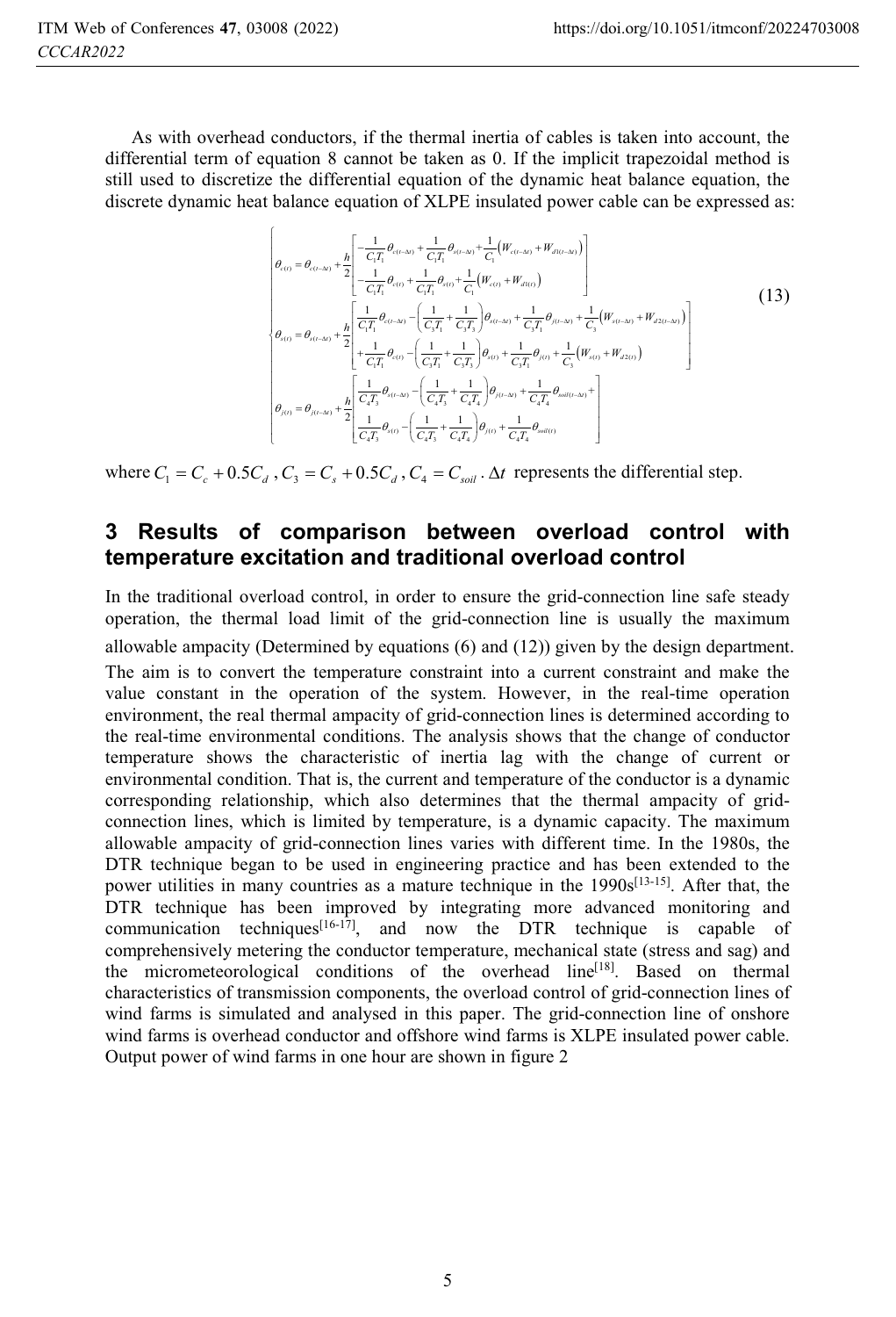

#### **Fig. 2.** Output power of wind farms.

It can be seen from figure 2, compared with output power of onshore wind farms, output power of offshore wind farms has the characteristics of high wind energy density and high annual utilization hours. In order to ensure the power supply reliability of the power grid, the parallel operation mode is adopted for the grid-connection lines, in which the type of onshore wind power transmission line is LGJ-300/40; and the cable cross section selected for the offshore wind power transmission line is 400mm<sup>2</sup>. Suppose one of the gridconnection line withdrew from the time due to failure and lasted for 1 hour. In this section, the temperature change process of the grid-connection line and output power of wind farms on traditional overload control and overload control with temperature excitation which is monitored by the DTR technique are simulated respectively. Figure 3 and figure 4 are simulation results of onshore wind farms and offshore wind farms respectively.



**Fig. 3.** Simulation results of onshore wind farms. **Fig. 4.** Simulation results of offshore wind farms.

It can be seen from figure 3 that when one of grid-connection lines is out of operation, another line will bear the overload of power flow transfer in this period. The load current of the line jumps to 2 times that of the original, which is larger than the maximum allowable ampacity,  $I_{\text{max}}$  (among which, the maximum allowable ampacity of overhead conductor,  $I_{\text{max } \rho}$ , is 648A and the maximum allowable ampacity of cable,  $I_{\text{max } \rho}$ , is 778A in this paper). For onshore wind farms, within 1 hour after N-1 failure, the current of the overhead line exceeds the static thermal rating after 15 min, and the overhead line cannot transport more wind energy under the traditional overload control, so the wind abandonment behavior begins to exist in the wind field after 15min to meet the static thermal constraint of the overhead conductor. Within one hour after N-1 failure, temperature of overhead conductors did not exceed 70ć until 40min. Therefore, in the overload control of overhead conductor with temperature excitation, abandonment of wind power did not occur until 40min and lasted only 5 minutes. Compared with the traditional overload control, the overload control with temperature excitation that is under the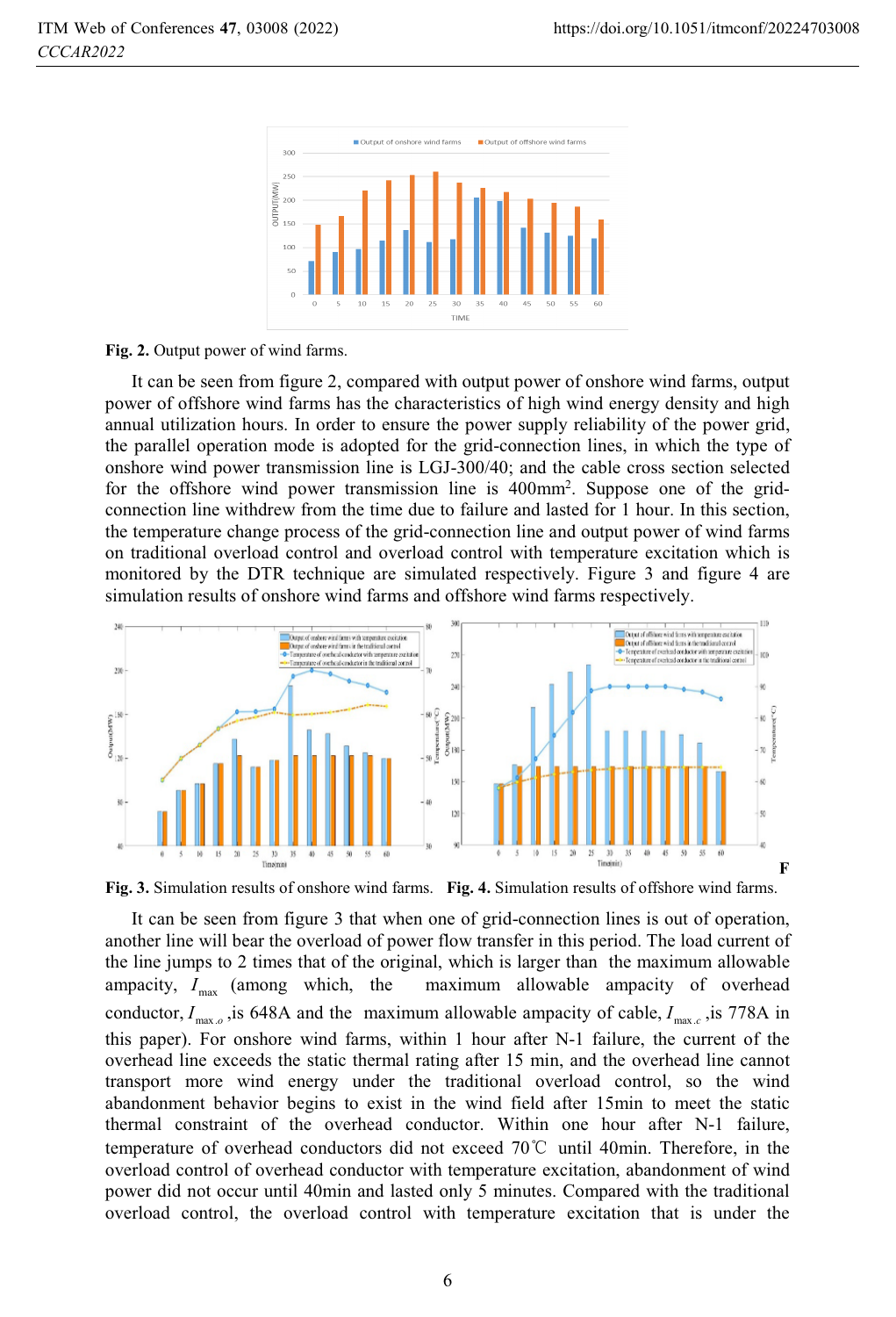monitoring of the DTR technique is limited by the temperature of overhead conductor, which gives play to the load capacity contained in the thermal dynamic process of overhead conductor to a certain extent, greatly reduces the cut of wind power. In this example, 132891 *kw h*- more wind power is accepted than the traditional overload control.

Similarly, for offshore wind farms, the current of XLPE insulated cable is always higher than its static thermal rating within 1 hour, so under the traditional overload control, in order to meet the constraint of cable static thermal rating, the abandonment behavior of offshore wind field exists all the time, and the volume of abandoned wind power is very large. However, the cable has the same thermal inertia as the overhead line, and its thermal inertia is more significant. Although the current is always higher than the static thermal rating, its temperature rises slowly until the 30min exceeds the maximum allowable temperature of 90 ć. Therefore, when overload control with temperature excitation of the cable, abandonment of wind power did not occur until 40min and lasted only 5 minutes. 507803 kw•h of wind power is accepted more than traditional overload control. To sum up, compared with the traditional overload control, if overload control is with temperature excitation, the load capacity contained in the thermal dynamic process of the transmission components will be brought into full play to a certain extent, and the power generation efficiency of the wind power will be increased. The utilization of wind energy will also be improved.

### **4 Results of comparison between overload control with temperature excitation and considering thermal characteristics of transmission components on process overload control**

In the overload control with temperature excitation, the control will operate only when the temperature of the grid-connected line reaches the maximum allowable temperature. However, due to the thermal characteristics of transmission components, there is a slow change process for the temperature of grid-connected lines to reach the maximum. If the thermal characteristics of transmission components can be fully considered in the process of overload control, and small-scale control can be carried out before the temperature of the grid-connected line is about to reach the maximum, then the situation that the temperature exceeds the maximum value may be avoided. In this section, the temperature change process of the grid-connection line and output power of wind farms on overload monitored with temperature excitation and process overload control considering thermal characteristics of transmission components are simulated respectively. Figure 5 and figure 6 are simulation results of onshore wind farms and offshore wind farms respectively.





**Fig. 5.** Simulation results of onshore wind farms. **Fig. 6.** Simulation results of offshore wind farms.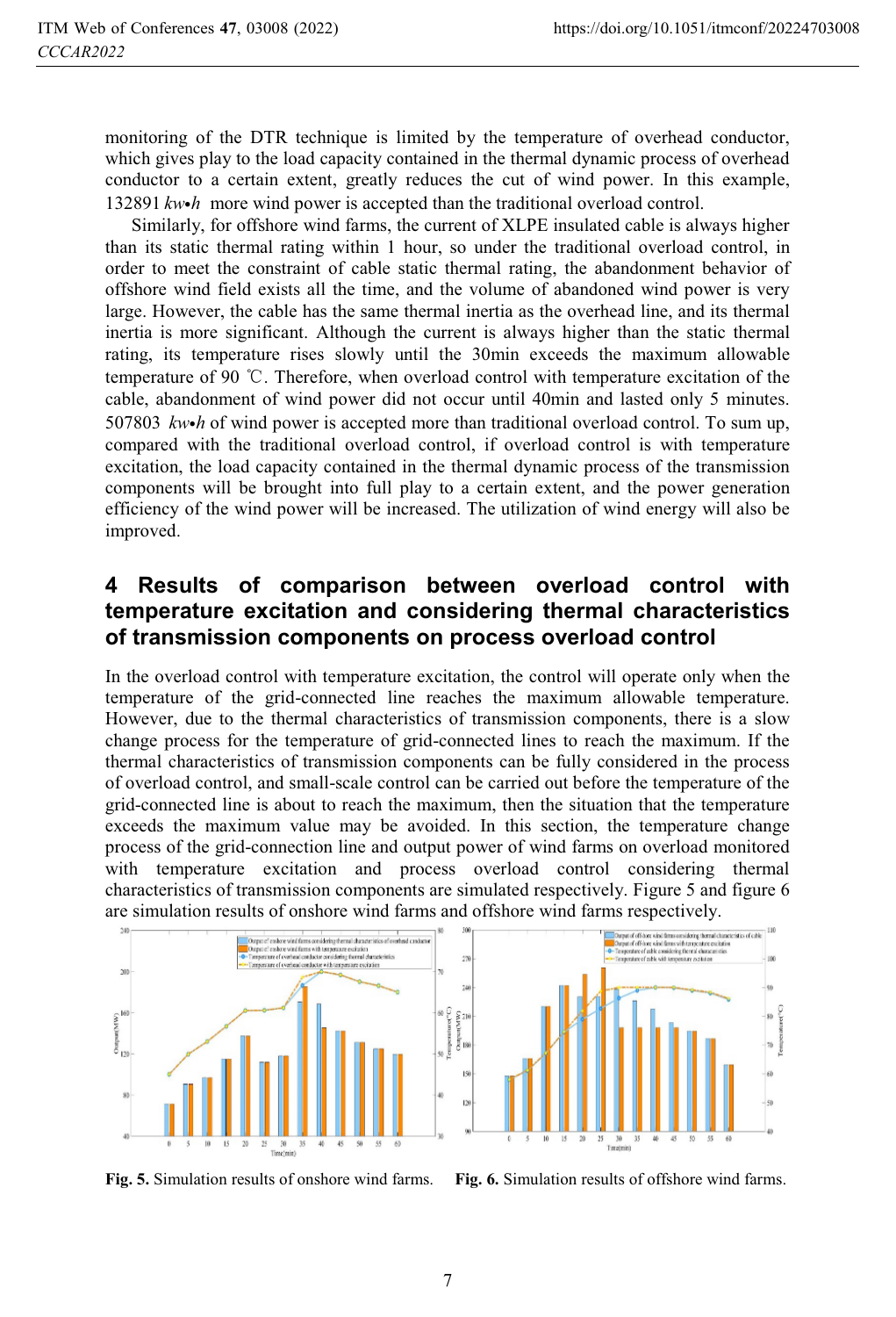The bar graph in the figure shows output power of wind farms, and the broken line graph shows temperature change trajectory of the grid-connection line. It can be seen from figure 5 that when the thermal characteristics of transmission components are combined in the process of overload control of onshore wind farms, in 35min, although the temperature of the grid-connected line is not more than  $70^{\circ}$ C, it is also close to the limit and has an upward trend. In order to prevent large-scale wind abandonment caused by a substantial temperature limit, a small number of wind turbines will be removed predictably. In 40min, although the temperature of the grid-connected line still exceeds the limit, only a small number of wind turbines need to be removed to make the temperature of overhead line meet the thermal limit. For the overload control with temperature excitation, the control will act only when the temperature of the grid-connection line which is metered by DTR exceeds  $70^{\circ}$ C, so the behaviour of wind power curtailment starts at 40min. However, in order to reduce the temperature of the overhead conductor as soon as possible, the volume of wind power curtailment is much larger. Overall, considering the overload control of the thermal characteristics of transmission components, the volume of wind power curtailment in the whole process is 8000  $kw \cdot h$  less than overload control with temperature excitation.

Similarly, for offshore wind farms, the volume of wind power curtailment on overload control, which is considering the thermal inertia of cables, is also less than overload control with temperature excitation. In addition, because the thermal inertia of the cable is more significant, the wind farm starts wind power curtailment after 15min. Temperature of cable is greater than  $90^{\circ}$  after 30min. Compared with overhead conductors, the start time of cable wind power curtailment is earlier, and the duration of cable wind power curtailment under the two overload controls is longer and the volume of wind power curtailment is less. Therefore, the process overload control considering the thermal characteristics of transmission components can greatly improve the transmission capacity of offshore wind power. To sum up, if the thermal characteristics of transmission components are taken into account in the process overload control, and predictive intervention and control are carried out in the control, the significant thermal inertia of the outgoing line can be brought into full play, and its load capacity can be brought into full play. The utilization rate of wind power is further improved.

## **5 Conclusion**

Due to the strong fluctuation of wind power and the uncoordinated development between power grid construction and wind farm construction planning, the transmission capacity of grid-connection lines is insufficient and massive wind power curtailment is a problem during overload control. Aiming at this problem, this paper analyses the influence of the thermal characteristics of transmission components of wind farms on overload control of grid-connection lines. The heat balance model of overhead conductor and XLPE insulated cable are studied. Through the simulation of overload control of onshore wind farms and offshore wind farms, it is found that combining the thermal characteristics of transmission components in overload control can further give play to the short-term current carrying capacity of transmission lines, effectively reduce the volume of wind power curtailment of traditional overload control with static thermal rating as the limiting condition, and solve the problem of lagging power grid planning and development. At the same time, compared with the overload control overload control with temperature excitation, the process overload control considering the thermal characteristics of transmission components makes more in-depth use of the thermal inertia of the grid-connection line, so as to further reduce the volume of wind power curtailment. As the thermal inertia of the cable is more significant, the effect is more significant.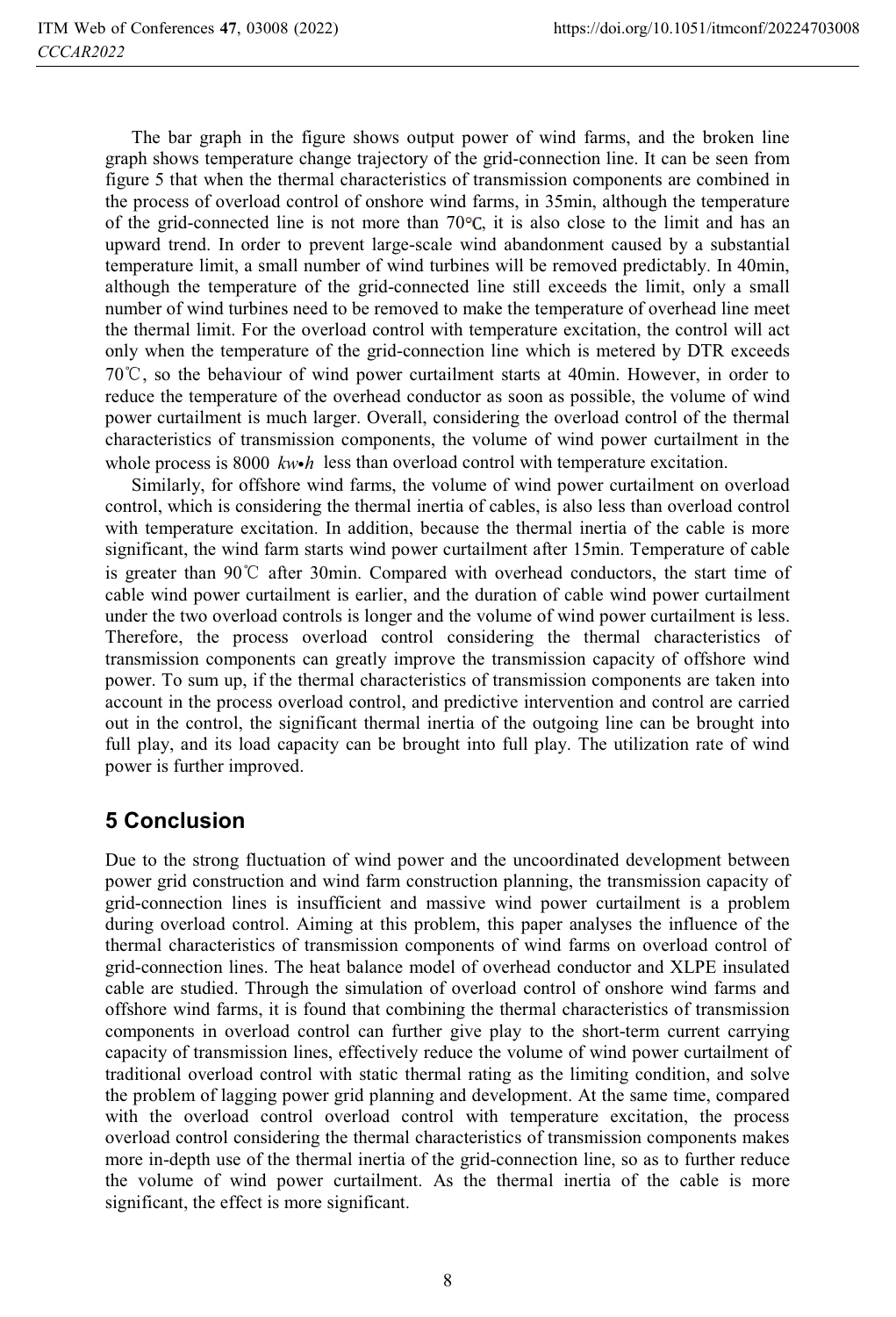This work was supported by the Science and Technology Project of State Grid Jibei Electric Power Company Ltd under Grant 52010119006U.

### **References**

- 1. National Energy Administration 2019 Operation aspect of grid connected wind power
- 2. A R Ghahnavieh and M F Firuzabad, and M Othman 2015 Optimal unified power flow controller application to enhance total transfer capability IET Gener. Transm. Distrib vol 9 no 4 pp 358–368
- 3. B P Bhattarai et al 2018 Improvement of transmission line ampacity utilization by weather-based dynamic line rating IEEE Trans. Power Del vol 33 no 4 pp 1853–1863
- 4. Y L Wang 2019 Analysis on the DTR of Transmission Lines to Improve the Utilization of Wind Power 2018 IEEE Industry Applications Society Annual Meeting (IAS)
- 5. M A H Colin and J A Pilgrim 2019 Cable Thermal Risk Estimation for Overplanted Wind Farms IEEE Transactions on Power Delivery vol 35 pp 609-617
- 6. A K Kazerooni and J Mutale and M Perry and S Venkatesan and D Morrice 2011 Dynamic thermal rating application to facilitate wind power integration IEEE Trondheim PowerTech
- 7. 2007 IEEE Standard for Calculating the Current-Temperature of Bare Overhead Conductors IEEE Power Engineering Society NY USA pp c1-59.
- 8. ZHANG Jianmin and ZHANG Hongliang and XIE Shuhong et al 2017 Typical application and development prospect of XLPE insulated submarine cable for offshore wind farm in China Southern Power System Technology
- 9. R Olsen and J Holboell and U S Gudmundsdottir 2013 Electrothermal coordi nation in cable-based transmission grids IEEE Trans. Power Syst vol 28 no 4 pp 4867–4874
- 10. 2006 IEC Standard-Electric Cables-Calculation of the current rating-part 1-1:Current Rating Equations (100% load factor) and Calculation of Losses-General IEC Standard 60287-1-1
- 11. 2006 IEC Standard-Electric Cables-Calculation of the current rating-part 2-1:Thermal Resistance-Calculation of Thermal Resistance IEC Standard 60287-2-1
- 12. S C E Jupe and D Kadar and G Murphy and M G Bartlett and K T Jackson 2011 Application of a dynamic thermal rating system to a 132kV distribution network in Proc. 2nd IEEE PES Int. Conf. Exhibit. Innovative Smart Grid Technol pp 1–8.
- 13. S D Kim and M M Morcos 2013 An application of dynamic thermal line rating control system to up-rate the ampacity of overhead transmission lines IEEE Transactions on Power Delivery vol 28 no 2 pp 1231-1232
- 14. Q P Zhang and Z Y Qian 2005 Study on real-time dynamic capacity-increase of transmission line Power System Technology vol 29 no 19 pp 18-21
- 15. J S The and C M Lai and Nor Asiah Muhamad 2018 Prospects of using the dynamic thermal rating system for reliable electrical networks: A review IEEE Access vol 6 pp 26765-26778
- 16. K Morozovska and P Hilber 2017 Study of the monitoring systems for dynamic line rating Energy Proc. vol. 105 pp 2557–2562
- 17. Jiashen Teh and Ching-Ming Lai 2019 Reliability impacts of the dynamic thermal rating system on smart grids considering wireless communications IEEE Access vol 7 pp 41625 - 41635